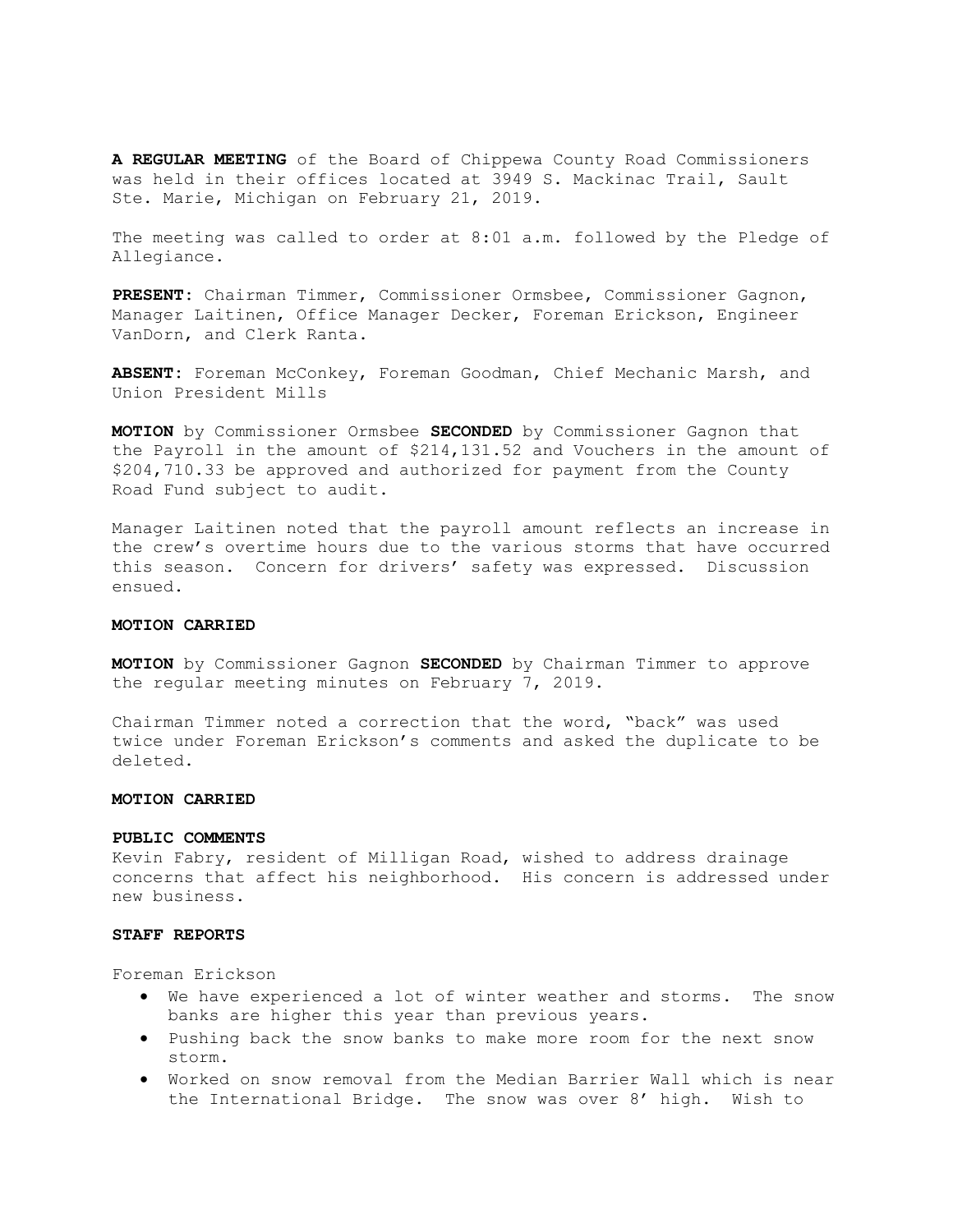express our thanks to the Police Department from the City of Sault Ste. Marie who helped with traffic control.

**•** Because Chief Mechanic Marsh was absent, Foreman Erickson expressed his thanks to the Mechanic crew. They have been steady with work. No major issues, but normal wear and tear on the trucks after running 7 days a week.

Office Manager Decker

- Setting up 3 new computers for the office and parts room staff.
- Sent pages of Act 51 to the auditor as requested.
- Received the actuarial of the OPEB for 2018. Liability itself decreased. Annual Required Contribution payments decreased as well. Plan to transfer \$200,000 to \$250,000 to the trust company.
- Working on lots of IT issues.
- Chairman Timmer asked if MDOT has responded to the increase of overhead. Office Manager Decker says that MDOT has not yet responded.

Engineer VanDorn

- Started working at the Chippewa County Road Commission this past Monday.
- Went to Field Manager Training on Tuesday. Currently getting up to speed with the various projects occurring at the Road Commission.

# MANAGER'S REPORT

- Lots of snow to work with and lots of hours have been put in. The crew and mechanics have done a great job.
- New mechanic in Pickford is working out well.
- Thanks to Surveyor Wiggins who figured out a way in the CAD program to enlarge the wiring diagrams for the Peterbilt and Kenworth trucks. The mechanics now have a much easier time reading the diagrams to perform the necessary fixes.
- Welcomed our new Engineer, Tom VanDorn. Bringing Tom up to speed on our projects.
- Met with Nathan Coon from Regional Planning last week. He is developing access to the County GIS system for us.
- Continue to work with Dan and Dave from AECOM to finalize project paperwork from 2018 for MDOT.
- Dan and Superintendent Laitinen met with Al Roden from CRAISF's Workman's Compensation last week. Discussed the development of a Safety Best Practices Guideline. OSHA and MIOSHA rules are driving these guidelines.
- MIOSHA has published what area they will be focusing on this year and it is in the industry of transportation and construction. We are to expect at least 1 or more visits this year.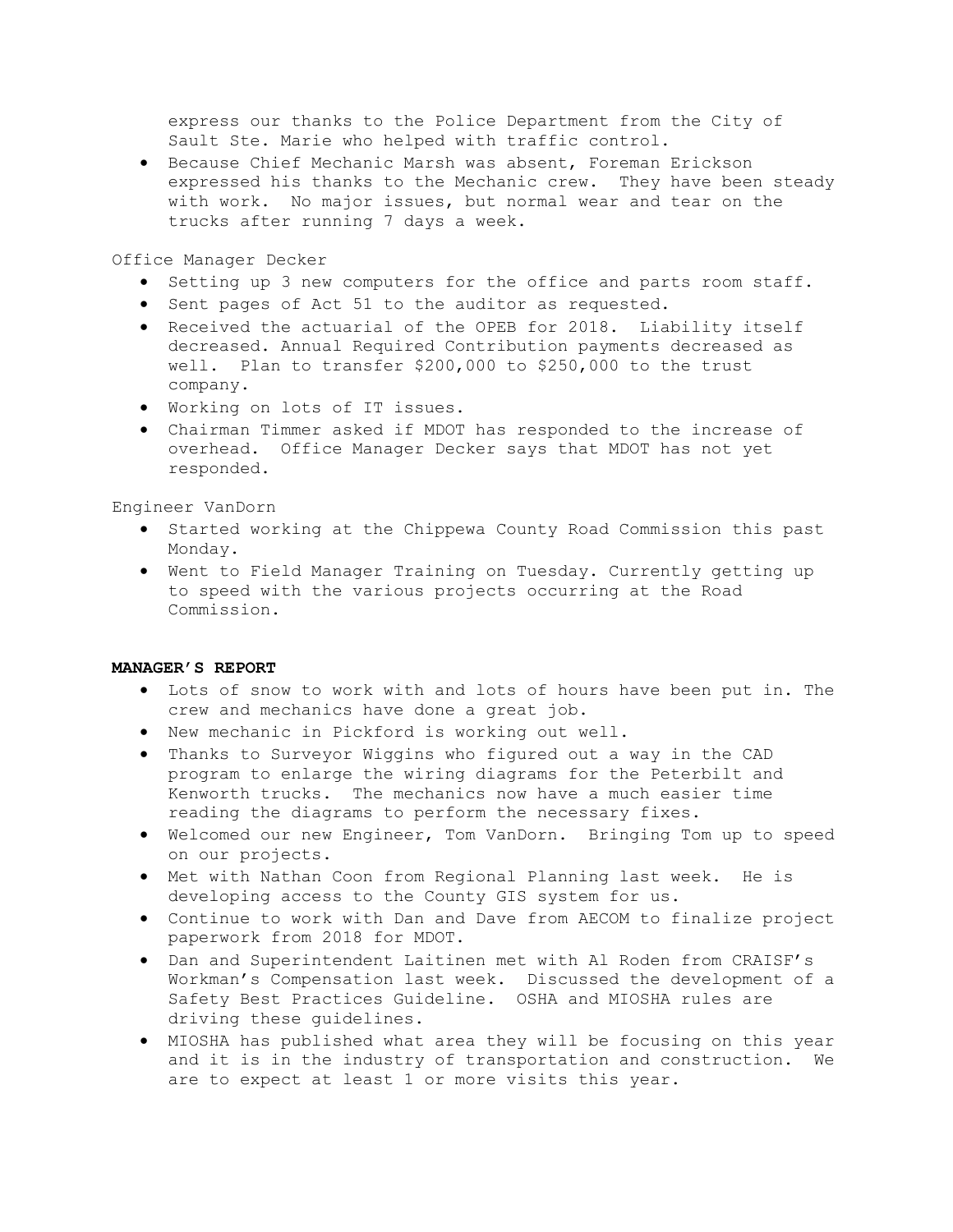- Would like the safety committee, which is outline in the union contract, to become more active.
- Encouraged by the Michigan Governor State of the State address in regards to her support of roads. Discussion ensued.
- Bridge bundling is moving forward. This is MDOT's new way of funding bridge projects. Discussion ensued.
- Met with the Bay Mills Tribe Environmental staff and reviewed the 83 page Watershed plan for the Whiskey River. There were 9 road/stream crossings of interest. Looking forward to a continued working relationship with the Bay Mills Tribe Environmental staff. Will meet with them again on Monday.
- Pre-construction meeting was held with Bonacci Construction for the Kinross Salt Shed repairs.
- Reiterating thanks to the City Police of Sault Ste. Marie for their help with traffic control when removing snow from the Median Barrier Wall which is near the International Bridge.
- Salt and sand supplies are low. Discussion ensued.

# NEW BUSINESS

Milligan Road Drainage

Neighborhood residents from Milligan Road voiced their concern over drainage issues that are affecting water flow over the top of Milligan Road and excess water on their property.

Three main focus areas of concern were discussed: 1) The size of the outlet pipe leading to the shore was insufficient to carry the water load. 2) The ditch on the North Side of Milligan Road needs to be assessed. 3) The need for an additional outlet pipe to the shore and its potential placement.

Superintendent Laitinen agreed to change the current outlet pipe in the spring to a larger pipe. After the snow melts, the North Side of Milligan Road will be assessed to determine what additional steps need to be taken to avert the excess water.

Superintendent Laitinen asked the residents to join us again for a future meeting to discuss results of the assessment.

### OLD BUSINESS

#### COUNTY COMMISSIONERS'COMMENTS

# PUBLIC COMMENTS

#### ROAD COMMISSIONERS COMMENTS

 Chairman Timmer stated his concern over the amount of tree branches that are bending and hanging in the roads due to the ice storms. He discussed the possibility of obtaining quotes from professional tree companies to aid in cutting down these large obstructions. Discussion ensued.